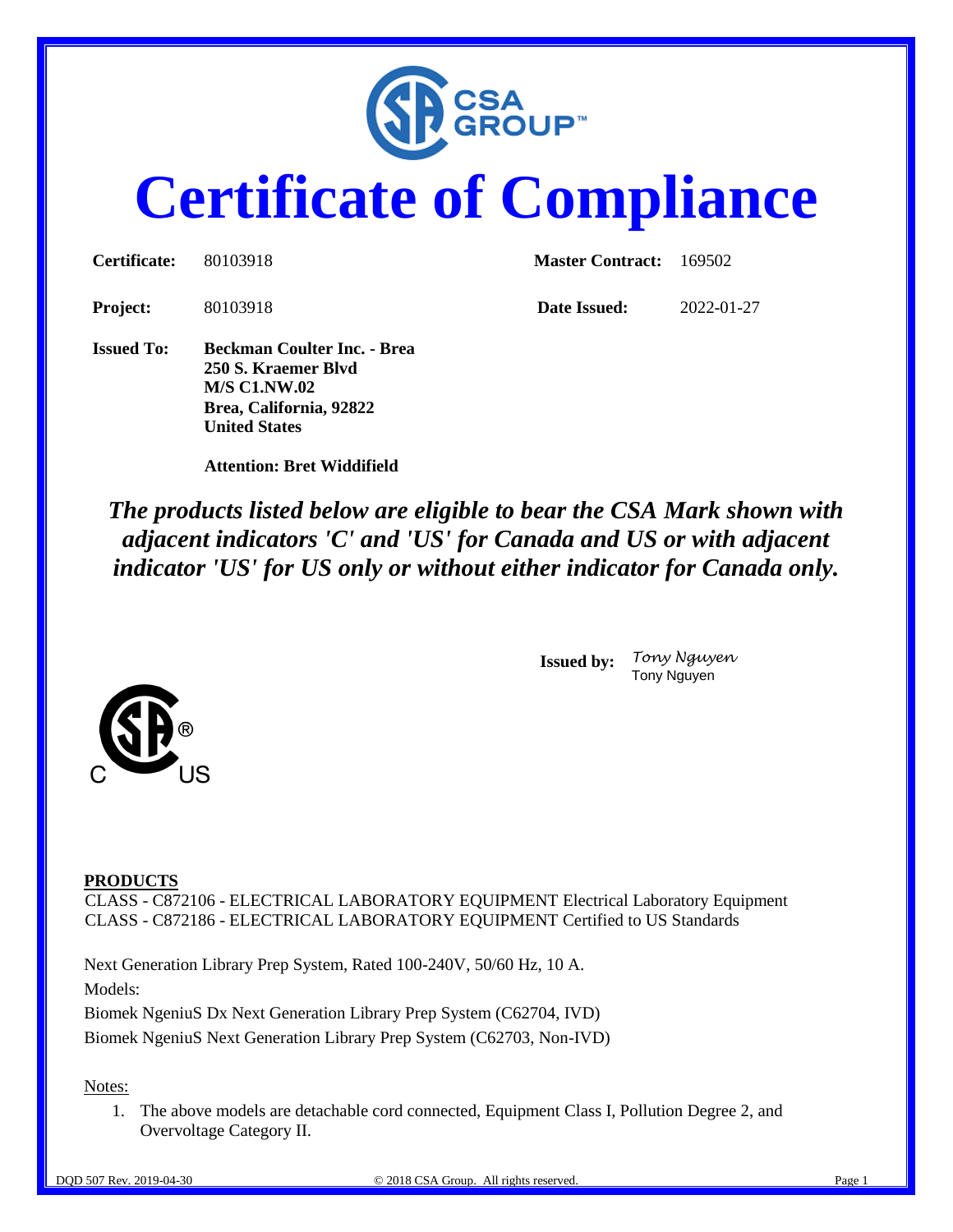

**Certificate:** 80103918 **Project:** 80103918

**Master Contract:** 169502 **Date Issued: 2022-01-27**

- 2. Mode of operation: Continuous
- 3. Environmental Conditions: Normal: 19°C to 25°C, 2000 m max, 20-60% R.H. (non-condensing)

#### **APPLICABLE REQUIREMENTS**

CAN/CSA C22.2 No. 61010-1-12, UPD1: 2015, UPD2: 2016, AMD1: 2018 Safety Requirements for Electrical Equipment for Measurement, Control, and Laboratory Use, Part 1: General Requirements

CSA C22.2 No. 61010-2-081:19 - Safety requirements for electrical equipment for measurement, control and laboratory use — Part 2-081: Particular requirements for automatic and semi-automatic laboratory equipment for analysis and other purposes

CSA-C22.2 No. 61010-2-101:19 - Safety Requirements for Electrical Equipment for Measurement, Control, and Laboratory Use - Part 2-101: Part 2-101: Particular requirements for in vitro diagnostic (IVD) medical equipment

#### UL 61010-1, 3rd Edition (2012), AMD1: 2018

Safety Requirements for Electrical Equipment for Measurement, Control, and Laboratory Use, Part 1: General Requirements

UL 61010-2-081, 3<sup>rd</sup> Edition - Safety requirements for electrical equipment for measurement, control and laboratory use — Part 2-081: Particular requirements for automatic and semi-automatic laboratory equipment for analysis and other purposes

UL 61010-2-101, 3rd edition (2019) - Safety Requirements for Electrical Equipment for Measurement, Control, and Laboratory Use - Part 2-101: Part 2-101: Particular requirements for in vitro diagnostic (IVD) medical equipment

#### **MARKINGS**

The manufacturer is required to apply the following markings:

- Products shall be marked with the markings specified by the particular product standard.
- Products certified for Canada shall have all Caution and Warning markings in both English and French.

Additional bilingual markings not covered by the product standard(s) may be required by the Authorities Having Jurisdiction. It is the responsibility of the manufacturer to provide and apply these additional markings, where applicable, in accordance with the requirements of those authorities.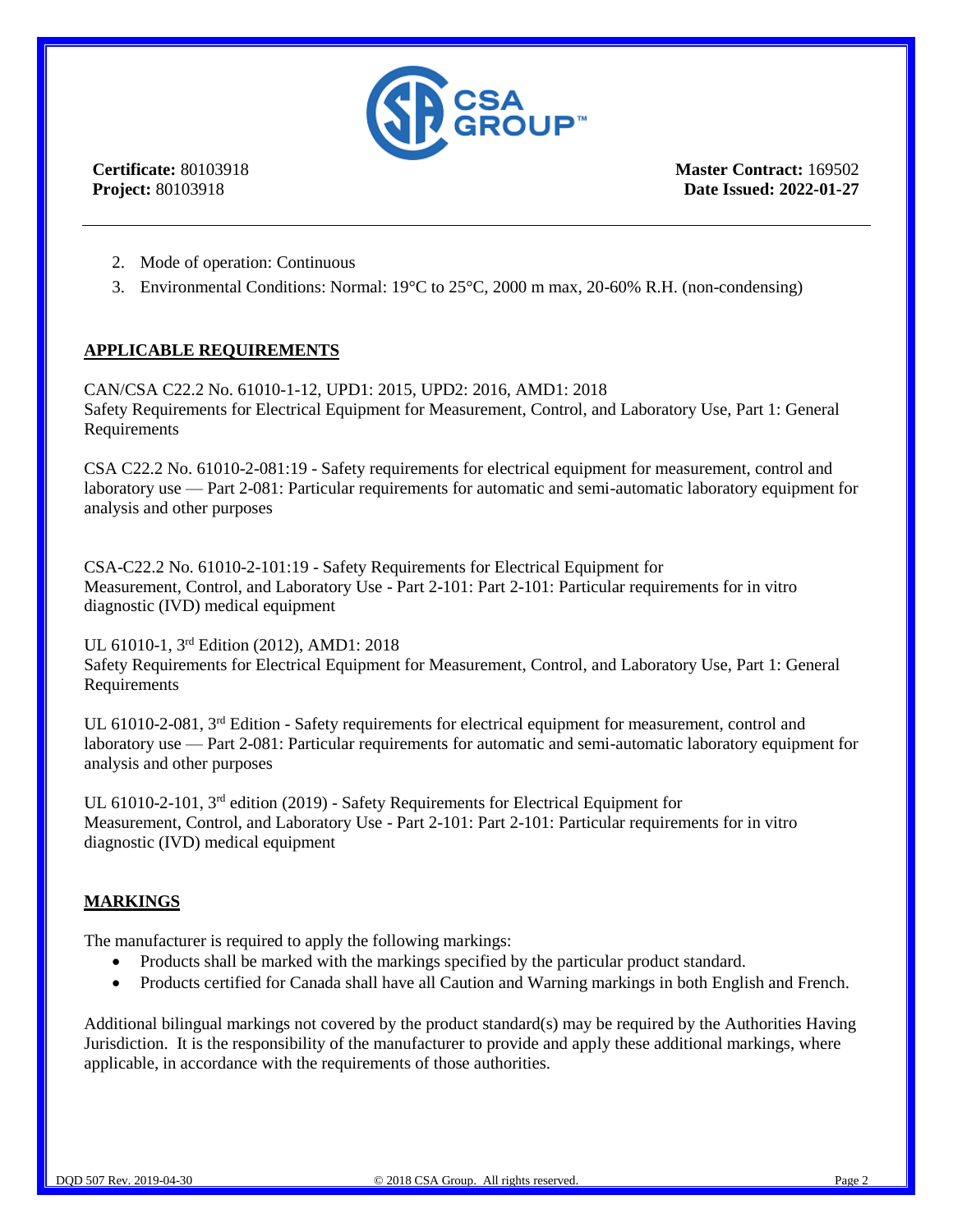

**Certificate:** 80103918 **Project:** 80103918

**Master Contract:** 169502 **Date Issued: 2022-01-27**

The products listed are eligible to bear the CSA Mark shown with adjacent indicators 'C' and 'US' for Canada and US (indicating that products have been manufactured to the requirements of both Canadian and U.S. Standards) or with adjacent indicator 'US' for US only or without either indicator for Canada only.

Notes:

Products certified under Class C872106, C872186 have been certified under CSA's ISO/IEC 17065 accreditation with the Standards Council of Canada (SCC). www.scc.ca